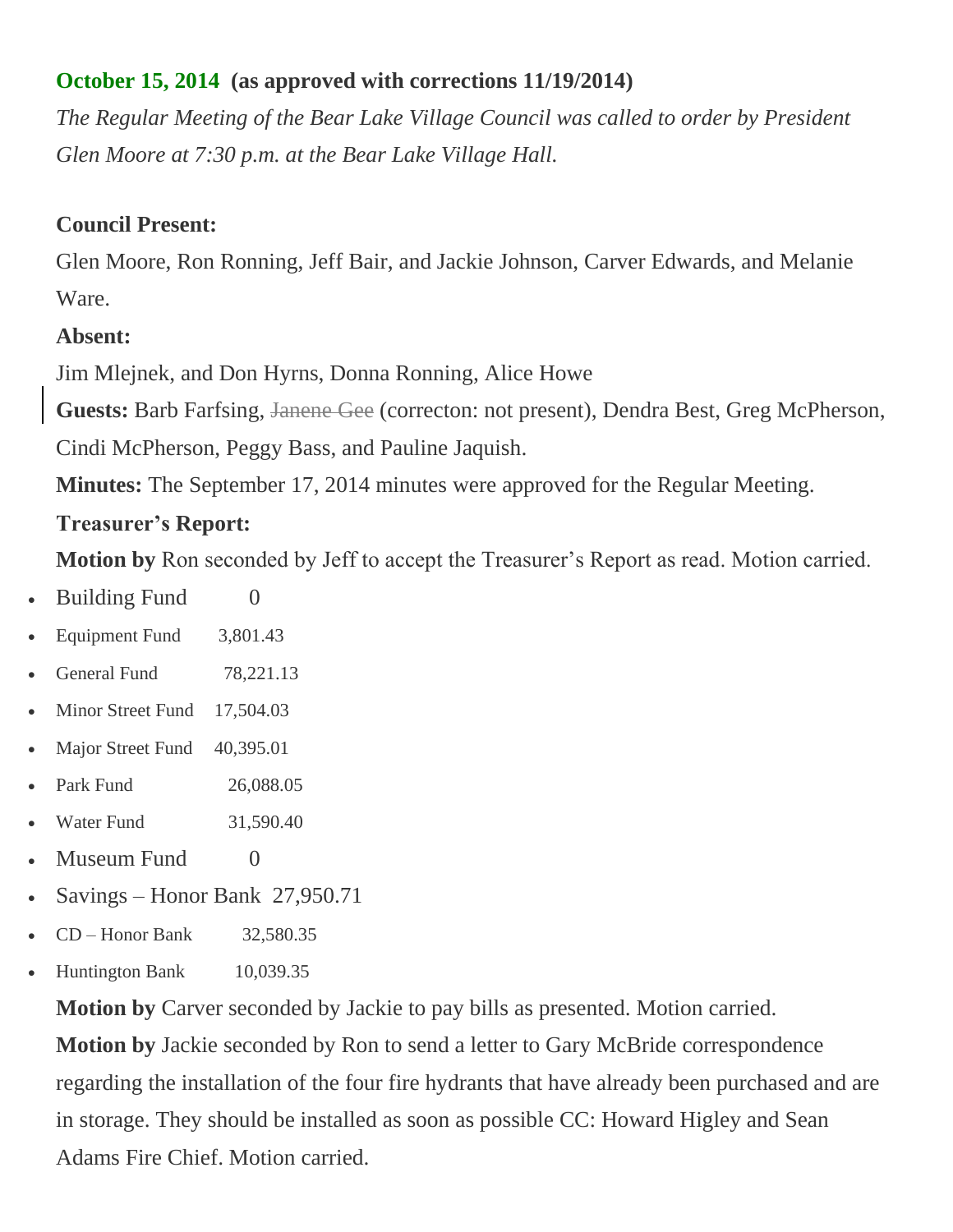**Motion by** Jeff seconded by Ron to accept the changes to the Master Plan's Cornerstones per requested by the Village Planning Commission. Carver Edwards – Abstain, Ron Ronning – Yah, Glen Moore – Yah, Jackie Johnson – Yah, and Jeff Bair – Yah. Motion carried.

Motion carried.

**Motion by** Ron seconded by Jeff to approve Jackie Thomas as representative of The Village of Bear Lake's Leadership Team for recreation.

#### **Discussions Held On:**

-Reimbursements to the General Fund for September 2014; From the Major Street \$86.68, Minor Street \$0, Park Fund \$1,107.00, Water Fund \$801.00. Total to transfer to General Fund  $= $1,994.68$ 

-Ask Alice (treasurer) about the \$2,000 that has not been deducted from the Savings Account.

-Send a note in response to Rick Farfsing's response of help for grant writing. This was a generous offer.

-Jeff Harthun called and talked to the building inspector regarding the Museum and the occupancy permit. An Architect is looking into the historical aspect of the building. -Charter Communication is to be put on "vacation mode" at the Hopkins Park until April 15, 2015.

-There is an ash tree in the park next to site 24 that needs to be taken down.

-Fleis and Vandenbrink to attend the December 2014 meeting to present the recommendations for upgrading the water system.

-Friday October 24, 2014 at 10:00a.m. at the Bear Lake Methodist Church – A study session to with Michigan Rural Water to help determine our course of action. Meeting to be posted to the website.

-In the future there will be public meetings held to inform the community.

-USDA Funds become available this month (October).

– Roof above the bathroom in the museum is leaking again. This should be repaired.

-Stedman did an evaluation of the furnace for the hall and museum.

-Congratulations to Glen Moore for his many years of service to the Village of Bear Lake.